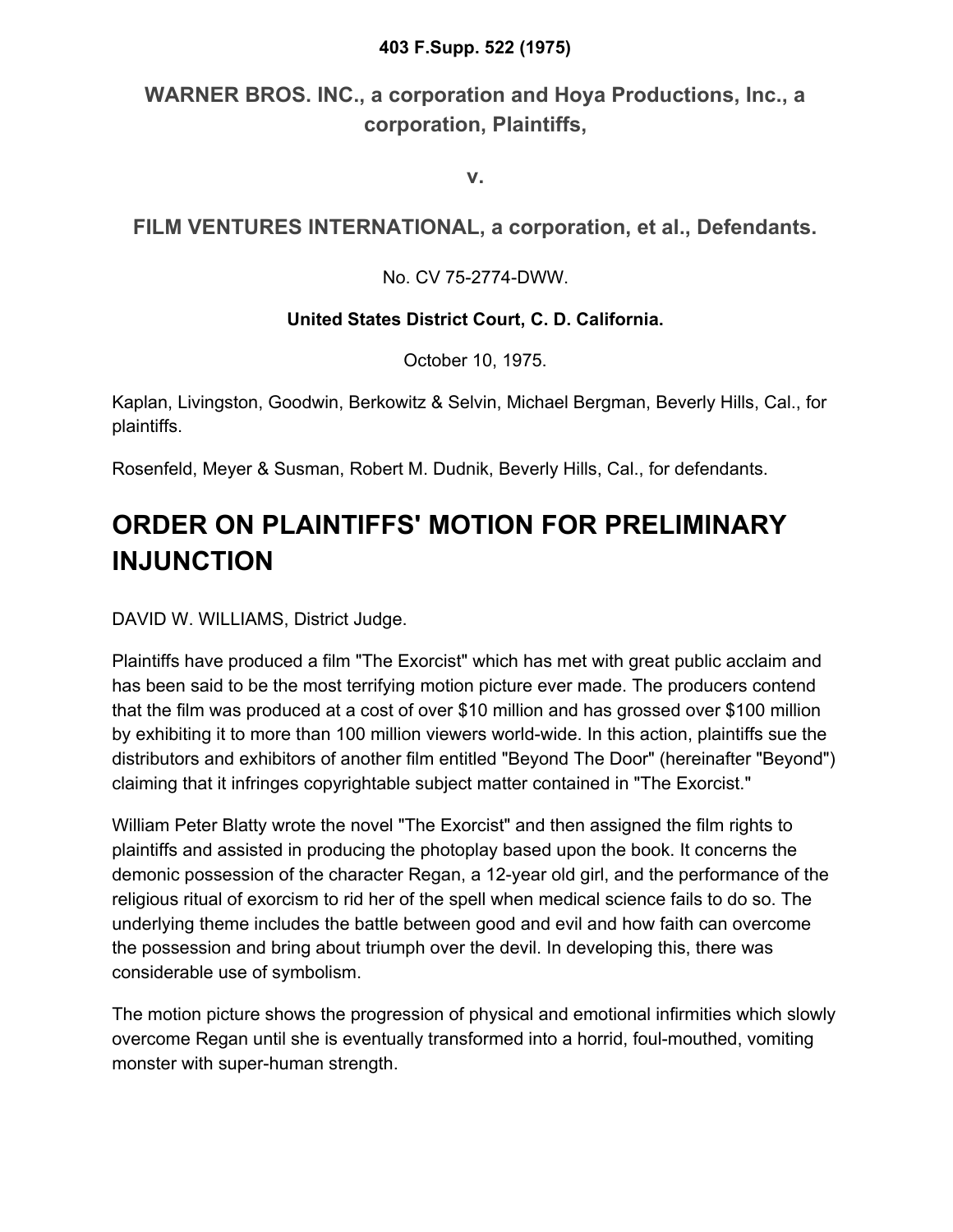The theme of "The Exorcist" deals with the classic battle of good versus evil. Regan's mother, having sought the aid of medical science to no avail, turns to the Catholic Church, and two Jesuit priests are designated to conduct an exorcism. After a long ordeal and at the cost of their own lives, the priests succeed in casting the demon from the girl who then returns to her childlike composure.

"Beyond" also portrays demonic possession, but of a mature pregnant woman, Jessica, and to a lesser extent to one of her children. While a religious theme and the element of faith dominate plaintiffs' film, it has no part in the development of "Beyond", a film centered upon the use of the supernatural or occult powers to rid the possessed person of the forces of evil.

Before the Court is plaintiffs' motion for a preliminary injunction to enjoin the alleged infringement of "The Exorcist"; to prevent future exhibition of "Beyond"; to prevent the use by defendants of advertising material which plaintiffs contend infringes a press book it prepared to exploit "The Exorcist", and to compel defendants to deliver up its allegedly infringing material.

At the outset it is important to note that Warner Bros. does not claim that there is any similarity of story or plot in the two films, for indeed there is not.<sup>[1]</sup> Rather, plaintiffs claim that the infringement is of the character of Regan and of the cinematic effects used in "The Exorcist" as a means of story expression. These effects include distinctive sounds, special lighting effects, levitation of Regan's body and the bed she is confined to, the spinning of the girl's head 360° and the rolling back of her eyes with pupils covered.

Both films depict objects such as chairs and tables flying through the air and show dresser drawers opening and shutting as a result of some unseen force. Both also show human bodies being propelled with great force across a room. Both possessed persons undergo voice changes which you are to believe is the devil speaking from within, and both persons spew vomit at those attempting to perform the ritual. In "Beyond", the character Jessica reacts to the spell by experiencing an abbreviated pregnancy and at one point one of her eyes moves back and forth while the other stares straight ahead. In another scene her head turns approximately 180°, or half the spin effected by Regan. In "The Exorcist" religious techniques based upon faith are used to drive the devil from the possessed girl but no similar religious theme finds its way into "Beyond."

Blatty first learned of the phenomenon of exorcism when an actual happening of a possession was described to him by a Jesuit priest in college.[2] Neither Blatty nor plaintiffs have the right to claim a monopoly in giving expression to this phenomenon. When one thinks of a possessed person he thinks of a person full of inner turmoil and in a long struggle with an evil spirit. The idea seems to be one of the inner person fighting the devil possessing him. One means of giving expression to this characterization is to show the possessed person writhing, vomiting and contorting in a frenzied manner and undergoing rapid physical transformation. The producers of both "The Exorcist" and "Beyond" have used the commonly accepted physical ways of depicting the struggle of the possessed one, and some of the means used are common to each depiction, but neither means is original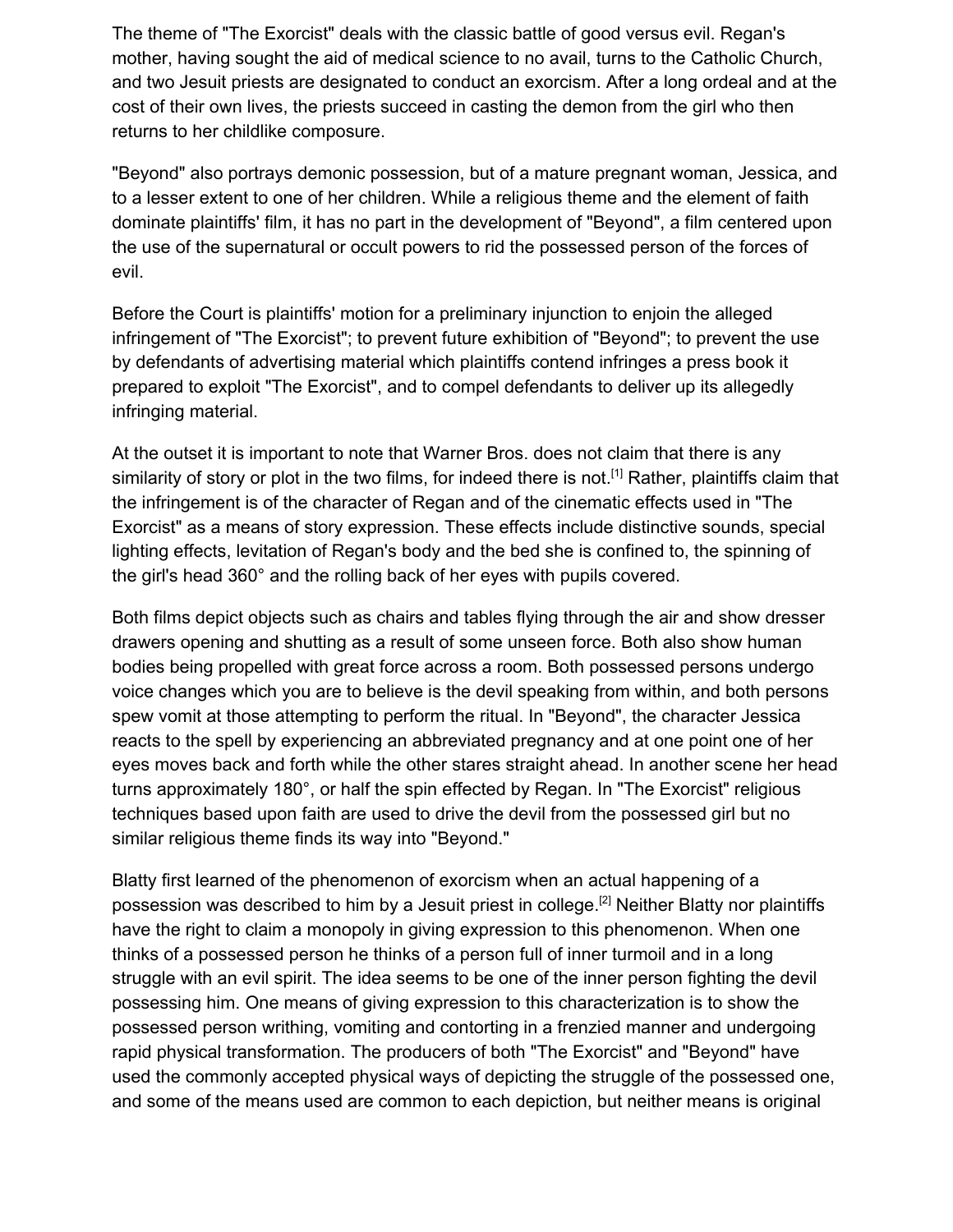or subject to copyright. While "The Exorcist" was expensively produced with the aid of costly special effects and makeup technicians and "Beyond" is an inferior picture with a low production budget, the latter cannot be said to have trampled upon cinematic techniques which were the exclusive property of plaintiffs.

"one work does not violate the copyright in another simply because there is a similarity between the two, if the similarity results from the fact that both works deal with the same subject, or have made use of common sources." *Harold Lloyd Corp. v. Witwer,* 65 F.2d 1 (9th Cir. 1933) citing 13 C.J. § 278 p. 1114.

# **CHARACTER PROTECTIBILITY**

Plaintiffs urge that in the character Regan they have a property that is protectible under the copyright laws and which defendant has copied with its character Jessica. Ordinarily, characters in a play are not protectible. *Columbia Pictures Corp. v. National Broadcasting Co.,* 134 F.Supp. 348, 353 (S.D. Cal.1955). Cases that uphold copyright protection of a character are those where the character was distinctively delineated by the author and such delineation was copied. *Nimmer on Copyrights,* § 30. Judge Learned Hand has written that "It follows that the less developed the characters, the less they can be copyrighted; that is the penalty an author must bear for marking them too indistinctly." *Nichols v. Universal Pictures Corp.,* 45 F.2d 119, 121 (2nd Cir., 1930).

In *Warner Brothers Pictures, Inc. v. Columbia Broadcasting System, Inc.,* 216 F.2d 945 (9th Cir., 1954) the Court held that the Sam Spade character was not protectible and found that no character is protectible under copyright law unless "the character really constitutes the story being told" and is not merely a "chessman in the game of telling the story."[3]

The Walt Disney Mickey Mouse cartoon character was held protectible under this test in *Walt Disney Productions v. Air Pirates,* 345 F.Supp. 108 (N.D.Cal. 1972) because the "plot of the piece not only centers around the character but is quite subordinated to the character's role (and) . . . the principal appeal of each of the plaintiff's work to the primary audience of children for which they were intended lies with the character and nothing else." P. 113. That Court found that the cartoon character(s) as developed by Disney had achieved a high degree of recognition and identification that was protectible.

I cannot conclude that the story "The Exorcist" was subordinated to the character Regan. Even, arguendo, if this were held to be true, there is substantial difference between the character of Regan, a demure child who turns into a profane monster and whose possession is driven from her by religious means, and Jessica, a mature woman in the early stages of pregnancy whose possession exemplifies itself by a more rapid than normal development of her fetus, and whose possession is not expelled by religious faith.

The issuance of a preliminary injunction in an infringement action is within the sound discretion of the Court. *Dymo Industries v. Marcus Bros. Textile Corp.,* 326 F.2d 141 (9th Cir., 1964). Such harsh action should not be undertaken unless plaintiffs have convinced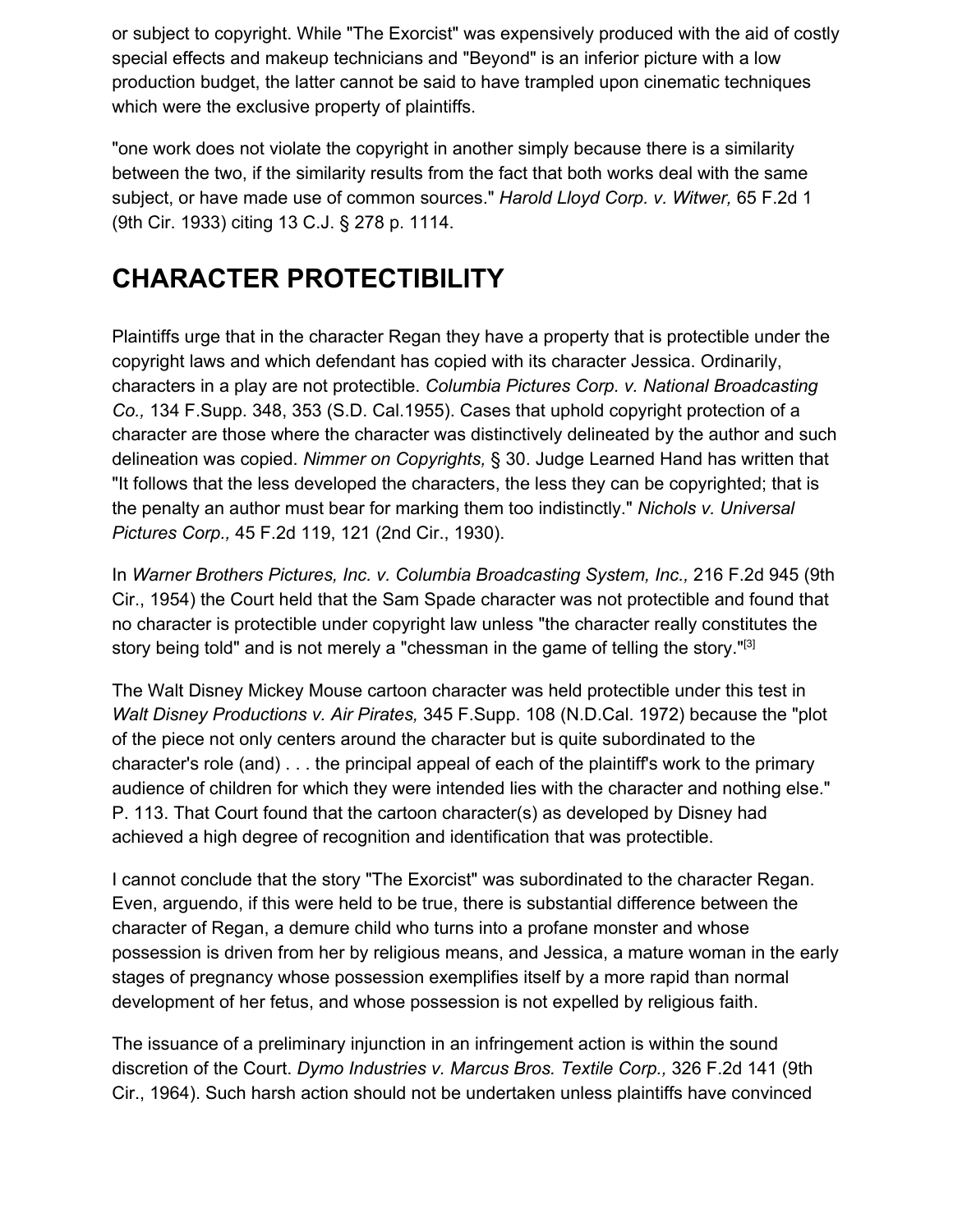the Court by its evidence that there is a great likelihood of infringement by defendant and there is reasonable certainty that plaintiffs will prevail at a trial on the merits. *Nimmer* § 157.1; *American Visual Corp., v. Holland,* 261 F.2d 652 (2nd Cir., 1958).

Since plaintiffs do not contend that "Beyond" copies the plot of "The Exorcist" it contends it is damaged because defendant's picture has appropriated the manifestations, visual and aural presentation and special effects which, acting together, blend to create the essence of the motion picture "The Exorcist." Plaintiffs assert that it is the cinematic elements such as sound effects, lighting, levitation and makeup design by which the Blatty novel was given expression into another art form by the film maker and that this was copied by defendant's film.

Defendants contend that the use of flickering lights, raucous "haunted-house type" noises, flying bodies and objects about a room, levitation and the changing of human features from placid to gruesome are theatrical tricks which have for many years been used in other films and stage plays. They deny that "Beyond" has attempted to group the use of its special effects in a manner that shows substantial similarity to the grouping used in "The Exorcist." To view the two pictures is to find substantial merit to this argument. It is also evident that "Beyond" does not make a blatant effort to use a character similar to that used in the Exorcist or to duplicate the phenomenon contrived to rid the character of the evil spirit. In "The Exorcist" religious techniques based upon faith are used to drive the devil from the possessed girl; no similar religious theme finds its way into the "Beyond" story.

### **PRESS BOOK INFRINGEMENT**

Plaintiffs claim violation of its copyrights in certain advertisements used in promotion of "The Exorcist." One advertisement (Plaintiffs' exhibit C) shows a door partially opened with light coming through into a dark room. Defendant's advertisement (Plaintiffs' exbit E) shows substantially the same door with the same effect of light entering a darkened room. The only difference between the two advertisements is the addition of the possessed woman's face in the defendant's advertisement and the different titles. Otherwise the scenes are identical and obviously infringe plaintiffs' rights if this advertisement was properly copyrighted.

Defendant claims that since the advertisement was first published on February 15, 1974 in the Los Angeles Times without a valid copyright mark, defendant's use of the door cannot be said to infringe. Plaintiffs admit that no copyright mark appeared on the February 15th advertisement but that a valid copyright for the Warner Bros. press book containing this advertisement was obtained on February 17th, 1974 They further assert that the copyright which the Los Angeles Times has over all of its material protects plaintiffs' advertisement. I agree with this contention and grant an injunction against further use by defendant of the door advertisement. *Nimmer,* § 24.41 at p. 109; 17 U.S.C. § 3.

Plaintiffs bring one further complaint which has merit. Defendants, in advertising the picture "Beyond" use a letter "T" in the second word of the title which is intentionally designed to resemble a crucifix. "The Exorcist" has a basic religious theme where through faith the evil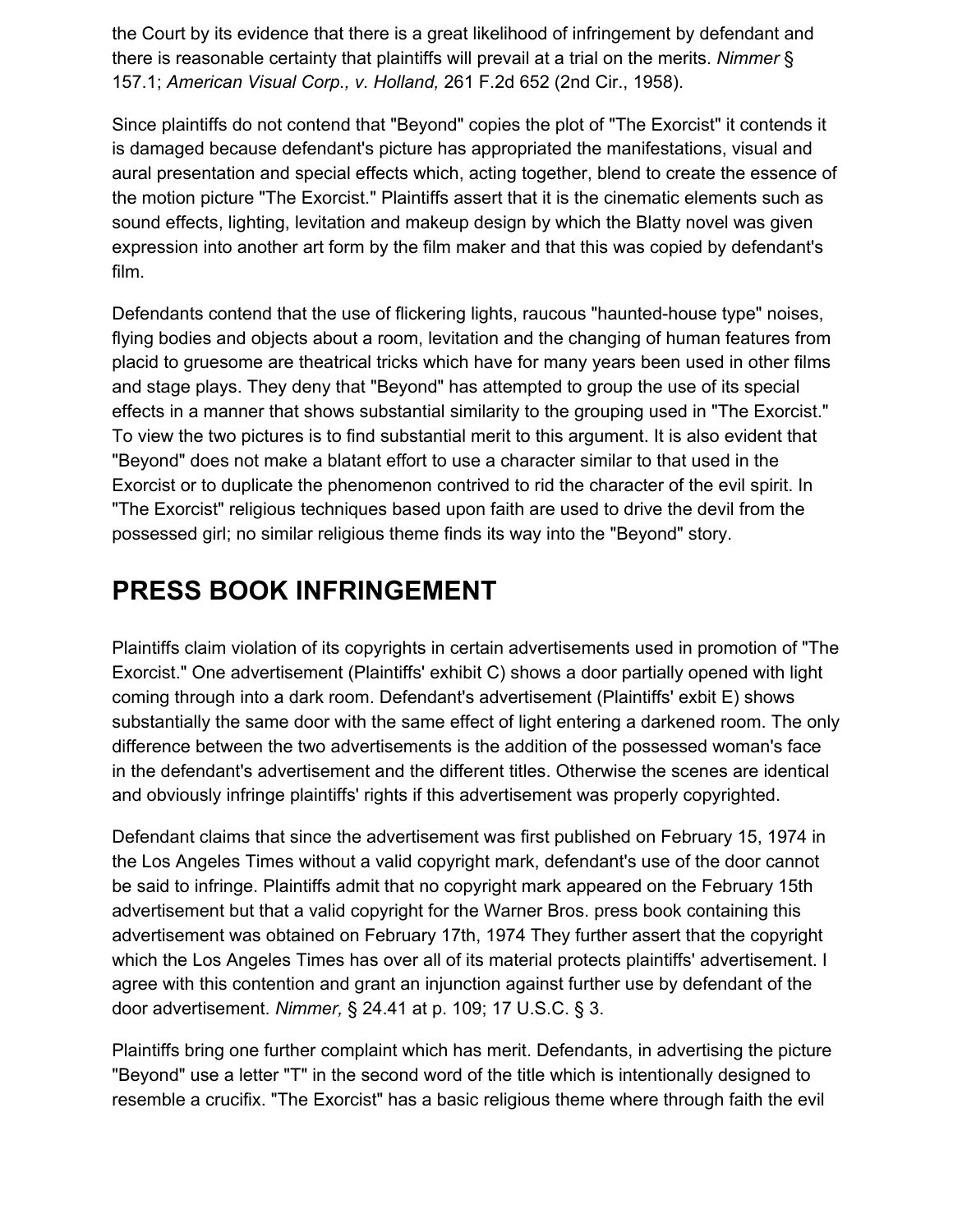spirit is driven from Regan by priests. A crucifix is used as a part of the ritual. In an earlier scene, Regan, crazed by the possession, abuses herself sexually with a crucifix. Thus a crucifix is given great importance by the producers of plaintiffs' film in the depiction of the girl's agony and in the performance of the religious rite. The theatre public is aware of this. It is therefore a practice of unfair competition on the part of the exhibitors of "Beyond" a picture having no religious theme and which at no time portrays a crucifix, to prominently (or at all) display a crucifix in its advertising of the picture. There is thus created a suggestion that "Beyond" is a sequel to "The Exorcist" and possibly that it was produced by the same craftsmen who skillfully produced "The Exorcist", and that it might be a film of the superior quality of "The Exorcist", which it is not. The defendants are directed to forthwith withdraw the use in any way or manner the advertisement or any other display of the name "Beyond The Door" using a cross or crucifix or any elongated form of the letter "T" as contained in the advertisement now in use and of the open door advertisement.

Such discontinuance of the use of these or any similarly deceptive ads shall remain in full force and effect until the further order of this Court.

The petition to enjoin the continued exhibition of "Beyond" is denied but defendants are enjoined from the continued use of the advertisements mentioned hereinbefore.

[1] At the request of counsel for both sides the Court viewed a screening of "The Exorcist" on October 3, 1975 and of "Beyond The Door" on October 4, 1975-both at public theaters.

[2] William Peter Blatty, in an affidavit produced by defendant, tells of the origin of his idea to write the book "The Exorcist." He states that while a student, at Georgetown University he attended a class dealing with problems of religious faith and that a Jesuit priest told of a case of possession and subsequent exorcism which had actually taken place in Washington, D.C. in 1947, and that had received local newspaper coverage. Blatty's subsequent research convinced him that an actual case of possession had indeed occurred involving a boy, the son of a prominent Washington, D.C. family, and he considered writing a book that would relate the incidents of the occurrence in a fictional setting. His research taught him that the boy in the real occurrence had a superficial interest in the occult and embarrassed his mother's guests by revealing humiliating knowledge about them which he could not have learned through any normal means. The boy then began to cry aloud at night, complained that his bed was shaking and moving across the room. The boy then became "a little demon in language and behavior, addressing his mother and others in terms that would make a sea captain blanch." (Aff. p. 6).

The mother sought in vain to get medical help for her son and finally consulted her minister who advised her that a Catholic priest claimed to be able to handle phenomena such as this through exorcism. Eventually an exorcist was summoned and the ritual was commenced and lasted for many weeks.

Blatty's affidavit goes on to say that because of the strength of the boy and his violent disposition, he had to be strapped into his bed; he urinated endlessly and accurately and over great distances, with the exorcist as his target; he vomited a green substance sufficient in volume to fill the entire room. The boy's voice altered to that of a deep and husky tone and his face became the face of someone else. He began speaking in three languages, allegedly unknown to him previously, and he was violent and abusive to the priests who were conducting the exorcism.

In writing his book, Blatty changed the possessed person from a boy to a girl and changed the location from Washington, D.C. in order to protect the persons actually involved in the occurrence.

This affidavit was filed by Blatty in another lawsuit filed in this district, (*Russel v. Blatty,* No. 71-184-IH) in which the plaintiff, author of a novel entitled *The Case Against Satan,* contended that the novel *The Exorcist* infringed his book. In the role of a defendant, Blatty made many statements in his affidavit that come to the support of the position of defendant Film Ventures in the instant lawsuit.